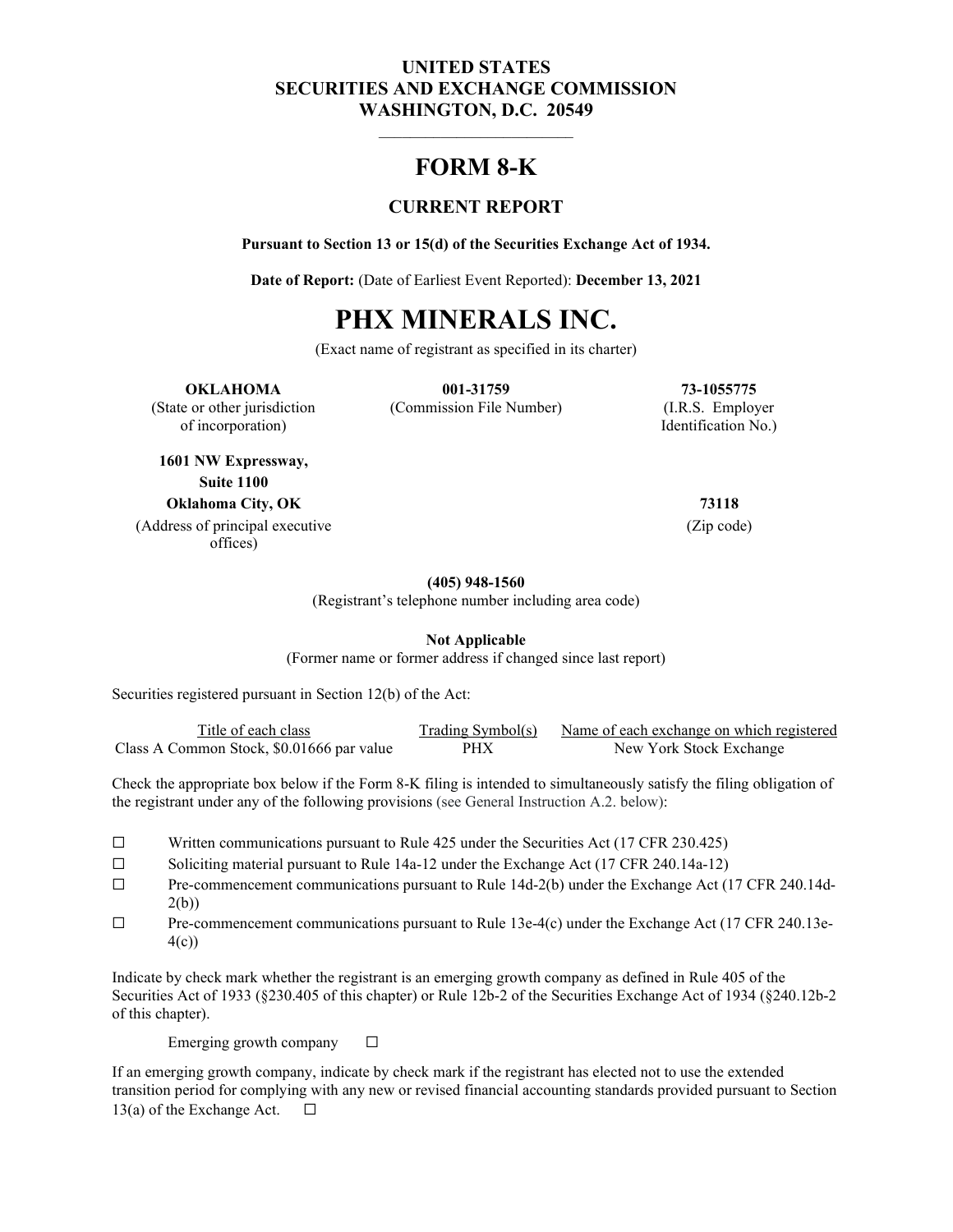#### **Item 2.02 Results of Operations and Financial Condition.**

On December 13, 2021, PHX Minerals Inc. (the "Company") issued a press release providing information regarding the Company's fourth quarter and fiscal 2021 financial and operating results. The press release is furnished as Exhibit 99.1 to this Current Report on Form 8-K and is incorporated by reference herein.

#### **Item 7.01 Regulation FD Disclosure.**

The information set forth under Item 2.02 of this Current Report on Form 8-K is hereby incorporated in Item 7.01 by reference.

On December 13, 2021, the Company posted an updated investor presentation to its website. A copy of the presentation is furnished as Exhibit 99.2 to this Current Report on Form 8-K.

The information in Item 2.02 and Item 7.01 of this Current Report on Form 8-K, including the attached Exhibit 99.1 and Exhibit 99.2, is being furnished pursuant to Item 2.02 and Item 7.01 and shall not be deemed to be "filed" for purposes of Section 18 of the Securities Exchange Act of 1934, as amended (the "Exchange Act"), or otherwise subject to the liabilities of that section, and shall not be deemed to be incorporated by reference into any of the Company's filings under the Securities Act of 1933, as amended, or the Exchange Act, whether made before or after the date hereof and regardless of any general incorporation language in such filings, except to the extent expressly set forth by specific reference in such a filing.

#### **Item 9.01 Financial Statements & Exhibits.**

#### *(d) Exhibits*

| Exhibit |                                                                              |
|---------|------------------------------------------------------------------------------|
| No.     | <b>Description</b>                                                           |
| 99.1    | Press Release dated December 13, 2021.                                       |
| 99.2    | Investor Presentation.                                                       |
| 104     | Cover Page Interactive Data File (embedded within the Inline XBRL document). |